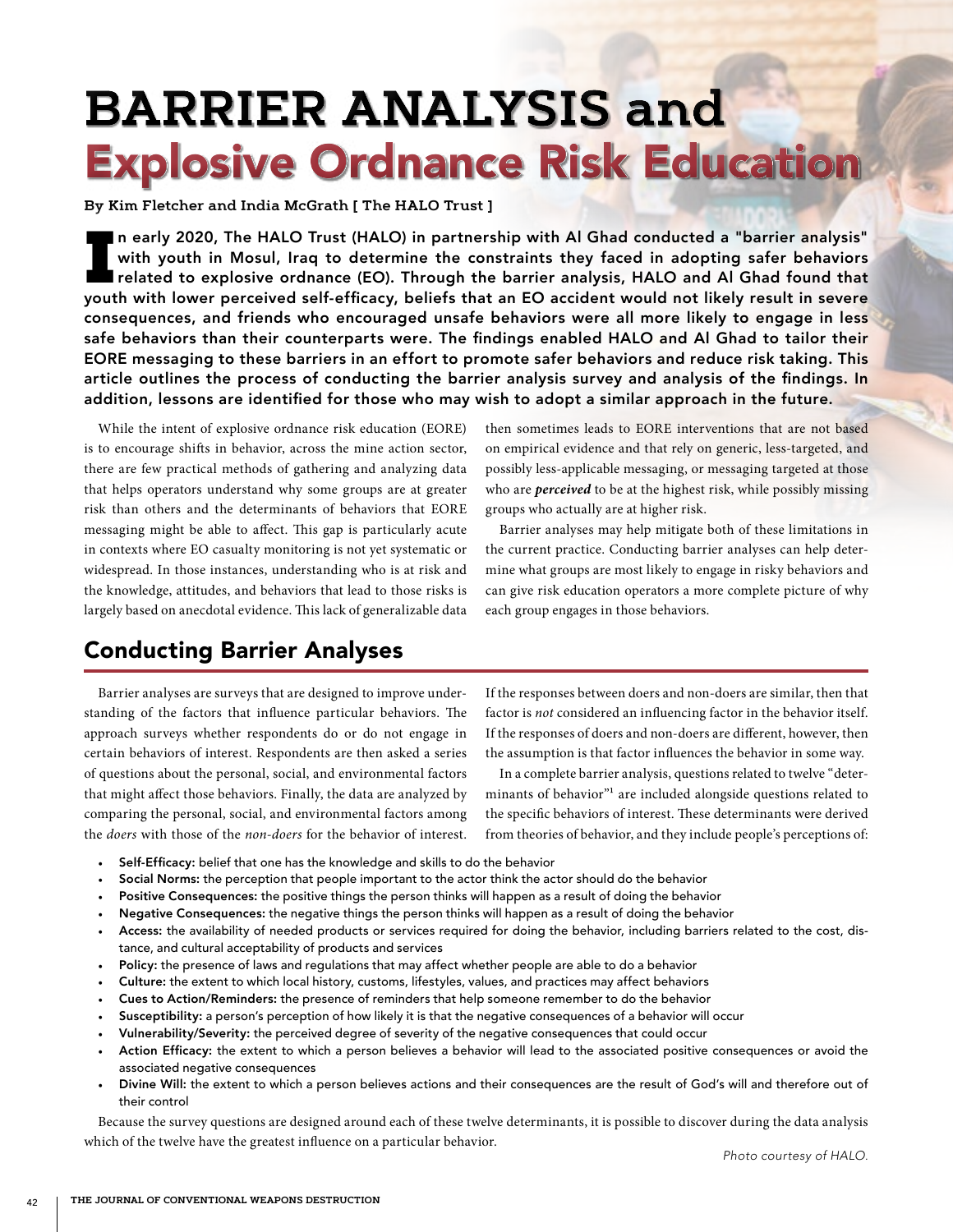# Applying the Barrier Analysis Approach in Mosul, Iraq

HALO in Iraq partnered with a local organization—Al Ghad League for Women and Children—to deliver risk education in Mosul Old City and to design an additional open-ended project aimed at limiting the risk of a target group who was identified by the local community.

HALO and Al Ghad, with remote support and consultation from the Geneva International Centre for Humanitarian Demining (GICHD), conducted a series of key informant interviews and focus group discussions (FGDs) to ascertain the community's perceptions of who were the most at-risk groups in Old City, and their proposed solutions for those groups. Overwhelmingly, the key informants and FGD participants identified children and teens as the most at-risk groups. Incidentally, they also overwhelmingly suggested the development of a recreational space to provide alternatives for playing and relaxing in unsafe areas.

While the response from the community was largely uniform regarding who to target and the solution proposed, HALO and Al Ghad still wanted to survey the target group to determine what they thought put them at risk, their barriers to safe behaviors, and their proposed solutions and priorities. Due to the specific constraints of the project, HALO and Al Ghad decided to focus their efforts on adolescents (13- to 24-year-olds).<sup>2</sup>

# Survey Design

To separate the *doers* from the *non-doers*, four behaviors were included in the survey:

- 1. Whether the target group had touched or moved explosive items in the last year
- 2. How often the target group enters areas where there is rubble nearby (often, sometimes, or never)
- 3. How often the target group members go into areas where they have seen explosive items in the past (often, sometimes, or never)
- 4. How often the target group go into areas where adults do not go or other abandoned areas (often, sometimes, never)

These four behavior questions served as the dependent variables, and the answers to these questions were tested against the determinants of behavior to illustrate which of the determinants affected the likelihood of engaging in safe or unsafe behaviors. The determinants tested included *self-efficacy*, *social norms*, *perceived*  *susceptibility*, and p*erceived severity*. Further detail on the specific questions asked is given in the next section.

In addition to the behaviors and determinants, open-ended questions were asked of respondents:

- what they know that can help keep them safe
- what they would like to know to help them avoid an accident, and
- what they think about a project that could help them stay safer.

Finally, due to the overwhelming preference among the adults toward a park or recreational area, the teens were specifically asked whether they believed a recreational space would help them, and if it would, what type of space they would use. The complete survey is available upon request.<sup>3</sup>

# Survey Methodology and Sample

The surveys were disseminated in-person in Mosul Old City over a two-week period in October 2020. They were typically delivered in conjunction with risk education sessions. EORE attendees between 13- and 24-years-old were asked to participate, as were others in the target age range who the teams saw outside of the sessions. To limit the potential spread of COVID-19, EORE sessions and surveys were conducted outdoors, the teams maintained physical distance, and the surveyors wore surgical masks. The goal was to survey sixty people, and ultimately sixtyseven respondents (thirty-two female and thirty-five male) were included. The plurality of male respondents (43 percent) were between thirteen- and fifteen-years-old, and a further 29 percent were sixteen- to eighteen-years-old. Among female respondents, 38 percent (twelve) were between thirteen- and fifteen-years-old, while 25 percent (eighteen) were sixteen- to eighteen-years-old.

### Current Behaviors

The data were first analyzed to determine the prevalence of each of the four behaviors of interest: whether the respondents touch or move explosive hazards, and whether they enter places with rubble, where they have seen EO in the past, or where adults do not go/ other abandoned areas. Each of these behaviors would be considered *unsafe*, and the goal was to determine whether and why adolescents engage in them.

Of the fifty-eight respondents who had seen an item of EO in the last year, 38 percent reported they had touched or moved a found item at least once. Over half (55 percent) of the adolescents reported at least sometimes going into areas where there is rubble nearby, and similarly, more than half (52 percent) of the respondents who have seen EO in the past report at least "sometimes" going into areas where the EO was spotted.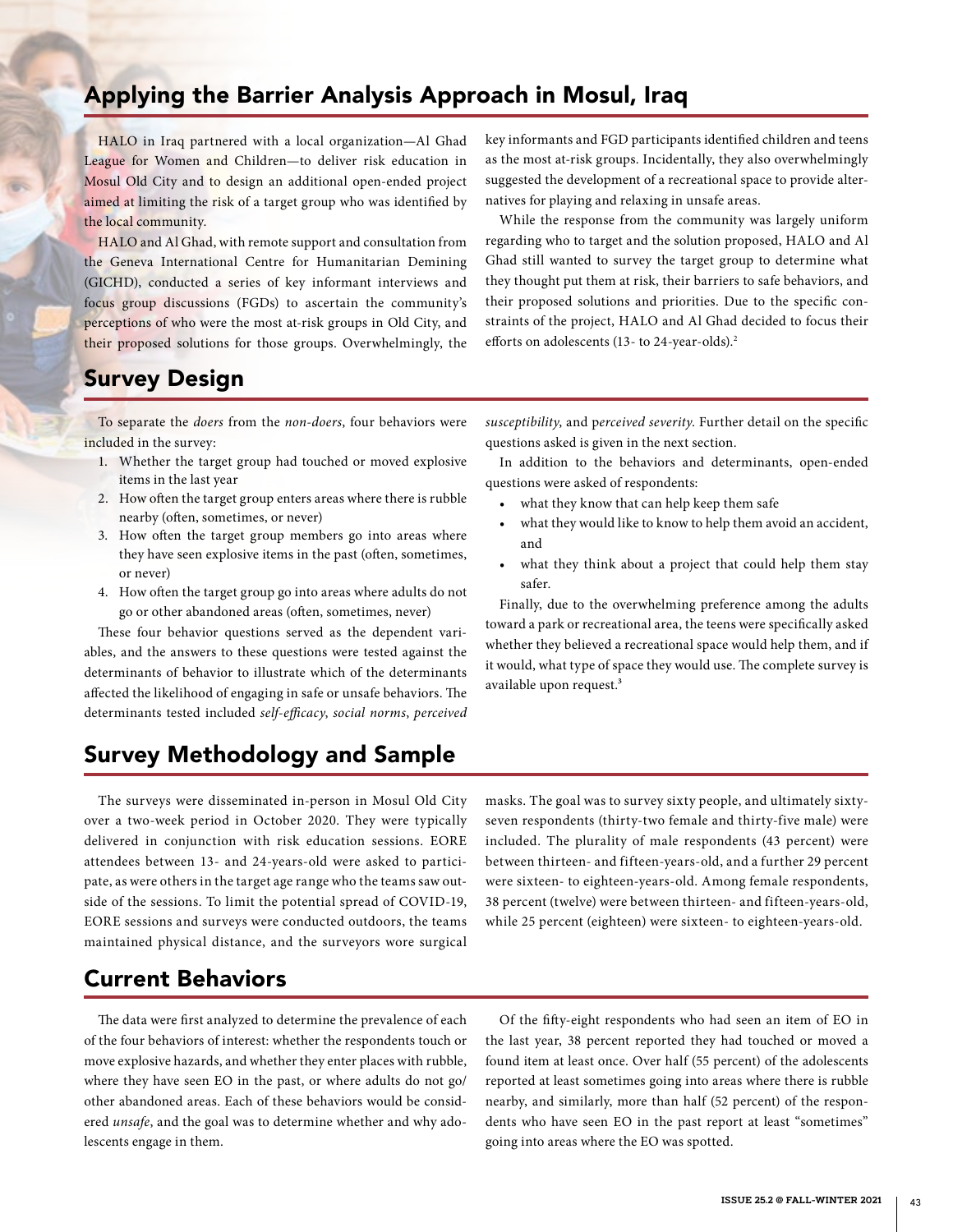Finally, the survey explored the frequency with which adolescents enter areas where adults do not go or that are otherwise abandoned. These abandoned areas are the least frequently entered dangerous areas overall, with just 6 percent of respondents reporting that they often and 27 percent reporting that they sometimes enter them. Here, unlike the questions related to rubble and where they had seen EO, the differences between men and women were stark, with no women often entering abandoned areas compared with 12 percent of men.

While it is not possible from these data to compare adolescents' risk-taking levels with other groups, the data suggest there is a high level of risky behavior among those surveyed, and that there is a

# Determinants of Behavior

As described previously, four potential determinants of behavior were included in the survey. The responses to the determinant questions were then cross-tabulated with those from the behavior substantial amount of room for adolescents in Mosul Old City to alter their behaviors to help keep themselves safer. The data also suggest that both females and males are engaging in these behaviors, with girls being more likely than boys to report entering areas near rubble, while boys are slightly more likely to touch and move items or enter abandoned areas.<sup>4</sup> Therefore, while existing accident data often suggests boys are at higher risk of accidents, the behaviors data indicates that girls can equally benefit from EORE messaging and should continue to be targeted.

The questions that follow from this behavior data are, "what is driving these behaviors, and what messaging or means of message delivery could help to limit them?"

questions to determine to what degree each of the determinants is related to the behaviors.

### Self-Efficacy

The primary question related to self-efficacy asked in the survey was "Do you think you can avoid an accident from explosive items?" Table 1 shows the relationship between those who believe they can avoid an accident, those who think they can "possibly" avoid an accident, and those who do not believe they can avoid an accident as well as the four behaviors surveyed.

The findings suggest a strong relationship between perceived self-efficacy and behaviors among those included in the sample. Among those who believe they *can* avoid an accident, no one reported touching or moving an item that they have found. In addition, just 12 percent of those who believe they can avoid an accident report entering abandoned areas, compared with 41 percent of those who do not believe they can avoid an accident.

In all, these data indicate that one aspect of the messaging toward adolescents should be that through improving their knowledge and awareness, and slight adjustments in behavior,

#### Yes, Can Avoid Possibly No, Cannot Avoid Touched or Moved Item Yes, touched/moved 0% 33% 44% No, has not touched/moved Enter Areas with Rubble Yes, sometimes or often 50% 53% 66% No, never 50% 47% 35% Enter areas EO Seen in Past Yes, sometimes or often 50% 50% 60% 52% No, never 50% 40% 48% Enter Abandoned Areas Yes, sometimes or often 12% 35% 41% No, never 88% 65% 59%

Table 1. Behaviors among those who think they can and cannot avoid an accident.

*Figures courtesy of the authors/HALO.*

they can at least decrease their risk of being in an accident.<sup>5</sup> If the adolescents' perception of their ability to reduce their own risk improves, they may also decrease the frequency of risky behaviors.

### Social Norms

The questions regarding social norms all centered around the respondents' perceptions of their friends' thoughts on each of the behaviors. Surveyors asked what the respondents' friends said about going into areas where there is rubble, going into areas where they have seen explosive items, going into areas where adults do not go, and touching or moving items. The surveyors were instructed to listen to the responses, and record whether what was said fit best into "they encourage it," "they discourage it," or "they do not talk about it." Regarding touching or moving items, the possible categories included "they touch or move items," "they approve of it," "they disapprove of it," or "they do not talk about it."

The relationships between each behavior and friends' acceptance or encouragement of it are given in Tables 2 and 3:

|                              | <b>They Touch/Move</b> | Approve | <b>Do Not Discuss</b> | <b>Disapprove</b> |
|------------------------------|------------------------|---------|-----------------------|-------------------|
| <b>Touched or Moved Item</b> |                        |         |                       |                   |
| Yes, touched/moved           | 100%                   | 88%     | 20%                   | 27%               |
| No, has not touched/moved    | 0%                     | 13%     | 80%                   | 73%               |

Table 2. Touching or moving items based on friends' attitudes.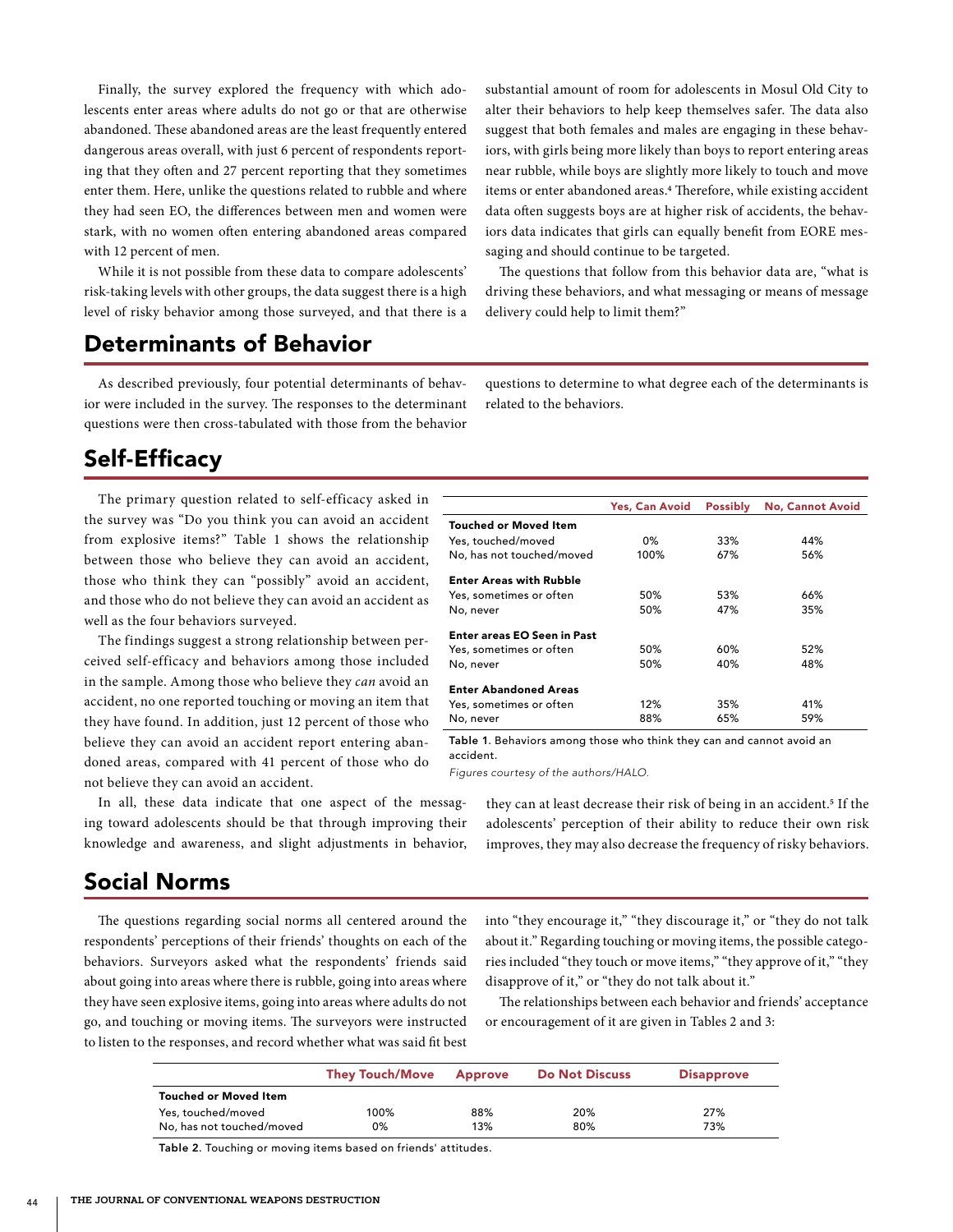As with perceived self-efficacy, there is a strong relationship between the social norms surrounding behaviors and the behaviors themselves. Every adolescent who reported that their friends touch or move items said that they touch or move items as well, while 88 percent of those who reported their friends approve of touching or moving items indicated they had touched or moved an explosive hazard. Conversely, just 27 percent of those whose friends disapprove of touching or moving items reported doing so themselves.

A similar trend is seen regarding entering potentially dangerous areas. When friends encourage the behavior, between 90 and 100 percent of respondents report

engaging in the unsafe behavior. When friends discourage the behavior, however, it is only done 21 to 56 percent of the time.

These findings suggest that if a goal of EORE sessions is to limit people's dangerous behaviors, then two forms of messaging could be beneficial. First, adolescents should be encouraged to spread safety messages to one another. Following behavior

| <b>Encourage</b> | <b>Do Not Discuss</b> | <b>Discourage</b> |
|------------------|-----------------------|-------------------|
|                  |                       |                   |
| 100%             | 28%                   | 56%               |
| $0\%$            | 72%                   | 44%               |
|                  |                       |                   |
| 100%             | 45%                   | 38%               |
| $0\%$            | 55%                   | 62%               |
|                  |                       |                   |
| 90%              | 24%                   | 21%               |
| 10%              | 76%                   | 79%               |
|                  |                       |                   |

Table 3. Entering dangerous areas based on friends' attitudes.

change communication practices, these messages should be positive and appeal to the youths' perceived social roles. For example, "Friendship means keeping one another safe," or "As your friend, I think you should leave that alone." Second, it may help to equip adolescents with possible responses when friends do encourage them to behave in unsafe ways.

## Perceived Susceptibility and Severity

To measure perception of susceptibility, respondents were asked whether they think they will see an explosive item in the next six months. To determine perceived severity, they were asked how serious it would be if they set off an item by accident. Possible answers included "very serious," "somewhat serious," "not serious at all," or "don't know/prefer not to answer."

Overwhelmingly, the respondents believed they would see an item in the next six months. In addition, those who said they *would* likely see an item also reported they were *more* likely to go into potentially unsafe areas than those who said they would not likely see an item. Rather than indicating that increase in "perceived susceptibility" drives less safe behavior,

Very Serious Serious Serious Somewhat/ Not At All Serious Touched or Moved Item Yes, touched/moved 23% 55% 42% No, has not touched/moved 77% 45% 58% Enter Areas with Rubble Yes, sometimes or often 39% 73% 79% No, never 61% 27% 21% Enter Areas EO seen in Past Yes, sometimes or often 32% 64% 83% No, never 68% 36% 17% Enter Abandonded Areas Yes, sometimes or often 21% 36% 51% No, never 79% 64% 50%

Table 4. Behaviors and perceived severity of an accident.

this finding more likely indicates the respondents have an accurate understanding of where items are likely to be found. That is, those who go where there is rubble, where they have seen EO in the past, or into abandoned areas report increased susceptibility because they are more susceptible, not because the perception of susceptibility is driving the behavior.

Perceived severity of an accident, however, may influence adolescents' behaviors. The relationship between perceived severity and behaviors is presented in Table 4. Only one respondent believed that accidentally setting off an item would be "not at all serious," so their responses are combined in the table with those who believed an accident would be just "somewhat serious." There is a clear difference in behaviors among those who believe an accident would be "very serious" and those who think it would be "serious" or just "somewhat serious," with those perceiving the less severe outcomes also being more likely to engage in risk behaviors.

Among EORE practitioners, it would be easy to believe that all attendees at a session inherently understand the potential severity of an accident. However, these data suggest not only that there is a wide discrepancy in adolescents' perceptions of what the result of an accident might be but also that this discrepancy leads to differences in how they act in regards to EO. Emphasizing the real dangers and consequences of explosive hazards, therefore, may help reduce risky behaviors among the target group.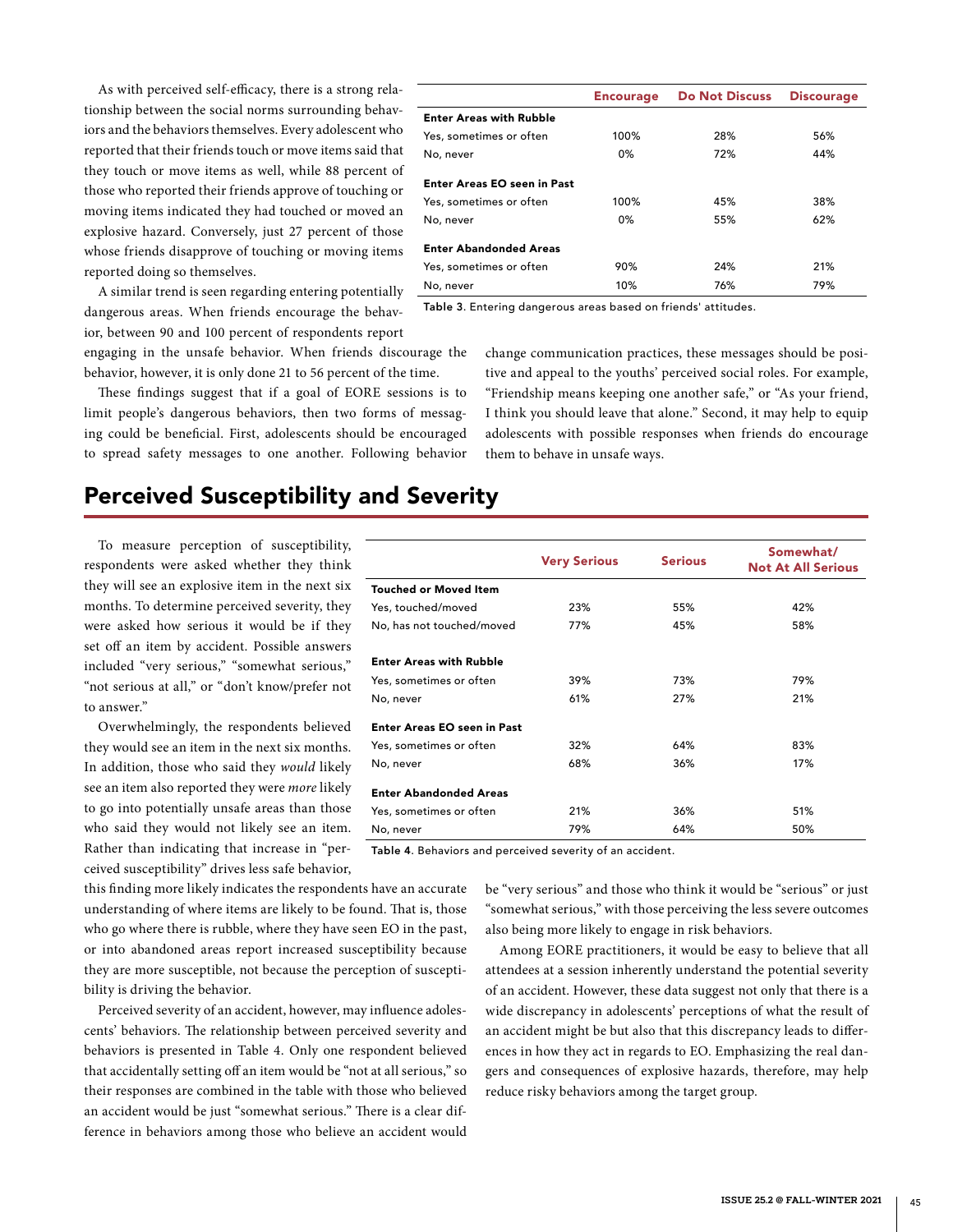## Conclusion: Potential for Future Use

Perceptions of self-efficacy, social norms regarding behaviors, and the perceived severity of an accident were all related with the likelihood of engaging in unsafe behaviors among the respondents surveyed. These findings suggest that emphasizing youth *can* limit their risks of an accident and providing realistic depictions of the severity of an accident may help promote safer behaviors. In addition, providing messages that adolescents can pass along to one another and equipping them with the means to respond when friends encourage unsafe behaviors may limit their risks.

While the findings related to the external risk-reduction project are not discussed here as they were not part of the barrier analysis itself, the youth overwhelmingly spoke in favor of developing a park or greenspace in Old City to provide a safe place to relax and play: the park opened in August 2021.

The use of the barrier analysis in this project illustrated three ways a similar approach may be incorporated to improve future EORE design and delivery.

First, the approach can simply be repeated in other areas and with other demographic groups. It is unlikely that the drivers of



behavior for adolescents in Old City will be the same as those for rubble removers in Syria, scrap metal collectors in Afghanistan, or agricultural workers in Colombia. Barrier analyses can be useful tools at the project design phase to determine which groups are enacting unsafe behaviors at the highest rates and specific messaging for those most at risk.

Second, components of the barrier analysis can be incorporated into the ongoing monitoring and evaluation processes of EORE delivery. A few determinant-related questions can be added to existing risk education tests so that, over time, the behaviors and constraints on behaviors of different groups can be better understood. The information gained from these survey questions can help give a better idea of what groups are engaging in risky behaviors when there is insufficient accident data, and it can feed into the design and delivery of future RE sessions or materials.

Thirdly, over the last several years, risk education practitioners have increasingly recognized the importance of measuring behavioral change associated with their activities. While there are several challenges with measuring changes in actual behaviors, it may be more straightforward to measure changes in *barriers to safe behaviors* that can be affected by EORE. Borrowing questions from the barrier analysis would be useful in that regard.

In delivering and analyzing a barrier analysis in Mosul Old City, the experiences of HALO Iraq, the Al Ghad teams, and GICHD suggest it can be an efficient and useful tool for understanding target groups' behaviors and the determinants of those behaviors. The findings can then be used to develop specific messaging and delivery techniques that can improve the effectiveness of EORE sessions and materials. Further, this line of questioning may be useful in measuring the impact of EORE. While behaviors themselves are not directly observable and can be difficult to capture, barrierrelated questions regarding safe behavior can help determine whether EORE is effectively reducing those barriers. This measurement can be done either through stand-alone data-collection exercises or through the incorporation of components of the barrier analysis into already existing monitoring and evaluation tools.

*See endnotes page ##*



**Kim Fletcher** Global Monitoring and Evaluation Officer The HALO Trust

Kim Fletcher, is The HALO Trust's Global Monitoring and Evaluation Officer, responsible for providing guidance and training on the M&E process across HALO's programs. She also

serves as the organization's thematic focal point for EORE and is their representative with the EORE Advisory Group. Prior to HALO, Fletcher taught undergraduate research methods at Kennesaw State University, where she received her Ph.D. in International Conflict Management in 2017.



**India McGrath** Programme Officer The HALO Trust

India McGrath is the Programme Officer on HALO's Iraq program. She supports the overall management of the program and its demining operations. Prior to HALO, McGrath

worked for NGOs across Southern and East Africa, specializing in humanitarian education in emergencies programming. She has an M.A. in Conflict, Security and Development from King's College London.